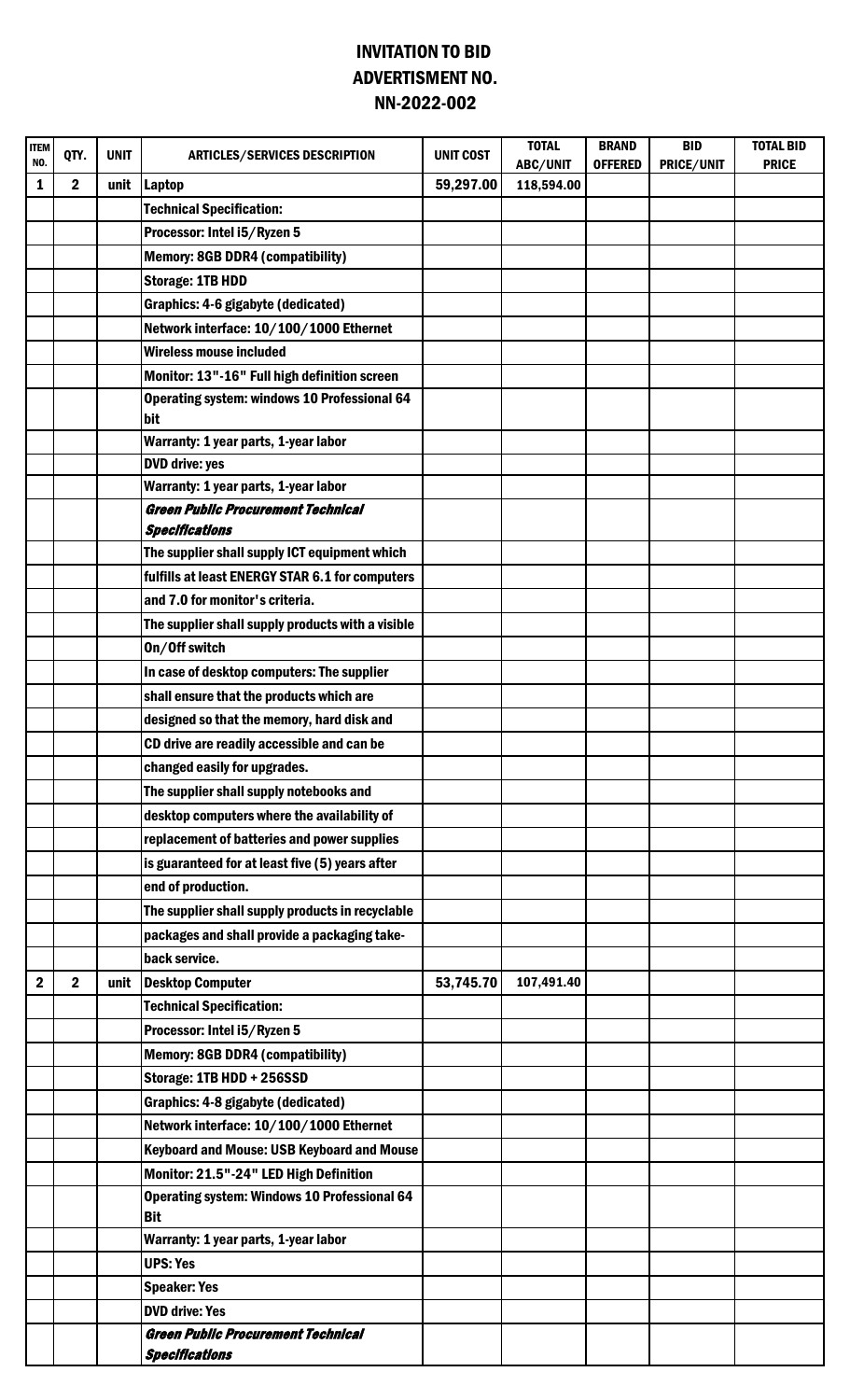|   |                                                                                        |      | The supplier shall supply ICT equipment which       |           |            |  |  |
|---|----------------------------------------------------------------------------------------|------|-----------------------------------------------------|-----------|------------|--|--|
|   |                                                                                        |      | fulfills at least ENERGY STAR 6.1 for computers     |           |            |  |  |
|   |                                                                                        |      | and 7.0 for monitor's criteria.                     |           |            |  |  |
|   |                                                                                        |      | The supplier shall supply products with a visible   |           |            |  |  |
|   |                                                                                        |      | On/Off switch                                       |           |            |  |  |
|   |                                                                                        |      | In case of desktop computers: The supplier          |           |            |  |  |
|   |                                                                                        |      | shall ensure that the products which are            |           |            |  |  |
|   |                                                                                        |      | designed so that the memory, hard disk and          |           |            |  |  |
|   |                                                                                        |      | CD drive are readily accessible and can be          |           |            |  |  |
|   |                                                                                        |      | changed easily for upgrades.                        |           |            |  |  |
|   |                                                                                        |      | The supplier shall supply notebooks and             |           |            |  |  |
|   |                                                                                        |      | desktop computers where the availability of         |           |            |  |  |
|   |                                                                                        |      | replacement of batteries and power supplies         |           |            |  |  |
|   |                                                                                        |      | is guaranteed for at least five (5) years after     |           |            |  |  |
|   |                                                                                        |      | end of production.                                  |           |            |  |  |
|   |                                                                                        |      | The supplier shall supply products in recyclable    |           |            |  |  |
|   |                                                                                        |      | packages and shall provide a packaging take-        |           |            |  |  |
|   |                                                                                        |      | back service.                                       |           |            |  |  |
| 3 | 3                                                                                      | unit | Printer                                             | 20,421.42 | 61,264.26  |  |  |
|   |                                                                                        |      | <b>Technical Specification:</b>                     |           |            |  |  |
|   |                                                                                        |      |                                                     |           |            |  |  |
|   |                                                                                        |      | <b>Functions: Print, Scan, Copy</b>                 |           |            |  |  |
|   |                                                                                        |      | Printer type: Inkjet printer                        |           |            |  |  |
|   |                                                                                        |      | Ink system: Ink tank                                |           |            |  |  |
|   |                                                                                        |      | <b>Scan system: ADF and Flatbed</b>                 |           |            |  |  |
|   |                                                                                        |      | Paper type: Plain, Inkjet, Glossy (cast/resin)      |           |            |  |  |
|   |                                                                                        |      | Paper size: A4, Letter, Executive, A5, A6,          |           |            |  |  |
|   |                                                                                        |      | Envelopes (C5, Com-10, DL, Monarch) Photo           |           |            |  |  |
|   |                                                                                        |      | (10cm x 15cm), Photo-L (9cm x 13cm), Photo-         |           |            |  |  |
|   |                                                                                        |      | 2L (127mm x 178mm), Index Card (127mm x             |           |            |  |  |
|   |                                                                                        |      | 203mm)                                              |           |            |  |  |
|   |                                                                                        |      | Paper capacity: 100-150 sheets                      |           |            |  |  |
|   |                                                                                        |      | <b>Copy and Scan color: Monochrome and Color</b>    |           |            |  |  |
|   |                                                                                        |      | <b>Network: Wireless Setup Support Utility: WPS</b> |           |            |  |  |
|   |                                                                                        |      | <b>Green Public Procurement Technical</b>           |           |            |  |  |
|   |                                                                                        |      | <b>Specifications</b>                               |           |            |  |  |
|   |                                                                                        |      | <b>Technical Specification:</b>                     |           |            |  |  |
|   |                                                                                        |      | The supplier shall supply products which comply     |           |            |  |  |
|   |                                                                                        |      | with the latest version of the International        |           |            |  |  |
|   |                                                                                        |      | <b>ENERGY STAR requirements. (Currently version</b> |           |            |  |  |
|   |                                                                                        |      | 2.0 for imaging equipment)                          |           |            |  |  |
|   |                                                                                        |      | The supplier shall supply products which contain    |           |            |  |  |
|   |                                                                                        |      | user instructions for green performance             |           |            |  |  |
|   |                                                                                        |      | management                                          |           |            |  |  |
|   |                                                                                        |      | The supplier shall supply products which must       |           |            |  |  |
|   |                                                                                        |      | be capable of using recycled content paper          |           |            |  |  |
|   |                                                                                        |      | without voiding manufacturer's warranty             |           |            |  |  |
|   |                                                                                        |      | <b>GRAND TOTAL ABC</b>                              |           | 287,349.66 |  |  |
|   |                                                                                        |      |                                                     |           |            |  |  |
|   | <b>TOTAL AMOUNT IN WORDS:</b>                                                          |      |                                                     |           |            |  |  |
|   | For the use of HRMO<br><b>Purpose:</b><br>Place of Inspection: PGSO, San Jose, Antique |      |                                                     |           |            |  |  |

| riact of maptcuon. Tubb, ban Jost, Antique                                                  |
|---------------------------------------------------------------------------------------------|
| Place of Delivery: <b>HRMO, San Jose, Antique (to be delivered by the winning supplier)</b> |
|                                                                                             |

I hereby certify that the articles/services listed above are available in our store/stockroom and ready for delivery upon receipt of the Contract/Purchase Order.